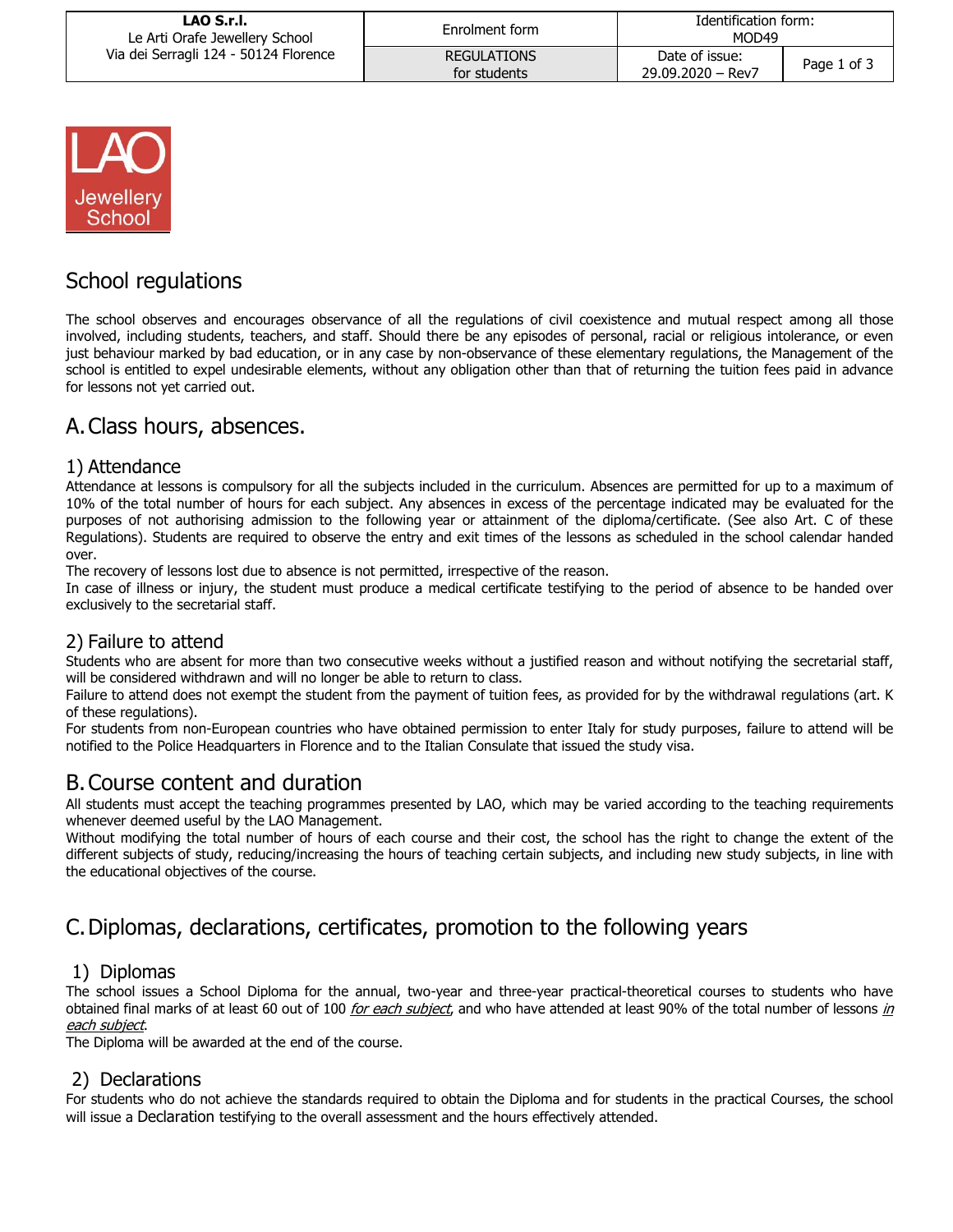| LAO S.r.I.<br>Le Arti Orafe Jewellery School<br>Via dei Serragli 124 - 50124 Florence | Enrolment form                     | Identification form:<br>MOD49       |             |
|---------------------------------------------------------------------------------------|------------------------------------|-------------------------------------|-------------|
|                                                                                       | <b>REGULATIONS</b><br>for students | Date of issue:<br>29.09.2020 - Rev7 | Page 2 of 3 |

### 3) Certificates

In all cases, the school will issue a Certificate indicating the average and individual assessment of all the subjects and the total number of hours attended by each student. This Certificate is issued to all students.

### 4) Handing over of the documents

The handing over of the diplomas, declarations and certificates is subject to the regular payment of the school fees by the students.

#### 5) Admission to the following years

In order to be admitted to the following year of study, every year students enrolled in two-year drawing or goldsmithing courses and three-year goldsmithing courses must obtain final marks equal to at least 60 out of 100 for each subject and have assiduously attended the lessons of each subject.

### 6) Educational deficits

Students who have not obtained admission to the following year may still ask to attend the lessons.

If they are permitted to attend, and in order to obtain the diploma, these students will be obliged to overcome their educational deficits according to the methods indicated by the Educational Director. The costs related to the recovery of the educational deficits are not included in the school fees.

### D.Classrooms and workshops, workstations, equipment, and tools.

Each student will be personally responsible for his or her own workstation, which must always be left tidy, clean, and free of tools and materials. The equipment for shared use must be utilised with the utmost care according to the instructions of the teachers and assistants, and put away after use. Damage to equipment or installations will be charged to the students responsible for the same.

Lockers for storing tools and personal belongings will be assigned to students in the goldsmithing, stone-setting and engraving classes, until all the available lockers have been assigned.

Students who lose their keys must obtain a copy of the same at their own expense.

The lockers must be emptied by the students and the keys must be returned to the secretarial staff at the end of the course and in any event, no later than July 31 of each year, even for students who will be attending the school the following year.

After this date, the lockers will be opened and emptied by the secretarial staff, without any responsibility on behalf of the School for the objects left inside them.

## E.Teaching materials and property rights of the material produced

For all practical courses of goldsmithing, stone-setting, engraving, enamelling, and micro-casting, the school provides all the material necessary for teaching purposes, including silver in the quantities that will be communicated at the beginning of the course.

For any further needs, students are permitted to withdraw silver plate or wire from the school warehouse after asking the laboratory assistant after which they must return the equivalent weight in pure silver to be purchased from suppliers in the city.

All costs arising from any work performed outside the school (castings, galvanic baths, lasers, purchase of extra stones or metal, etc.) will be charged to the students.

## F. Copyright and image rights

All the works, drawings, designs, models, jewellery and anything else produced by the students of any course during the period of study will be photographed and catalogued by the school and may be used for promotional and advertising purposes, publication of catalogues, participation in exhibitions, and spaces in magazines and newspapers, etc., without the permission of the authors. This right shall continue even after the end of the study courses.

Whenever possible the student's name will be mentioned.

Moreover, the school may also, in accordance with articles 10 and 320 of the Italian Civil Code and articles 96 and 97 of Law no. 633 dated 22.4.1941, the Law on Copyright, publish and disseminate the photos and/or video footage of the students and their works in any form for the advertising and promotion purposes of the school, free of charge and without time limits. It may also publish the students' names and surnames on all communications, be it on the website, on printed paper and/or via any other means of dissemination, as well as save the same photos in their computer archives.

## G.Use of the workshops after school hours.

The use of the workshops outside school hours (free workshop) is possible in accordance with the conditions described in the document handed over to all the classes at the beginning of the school year.